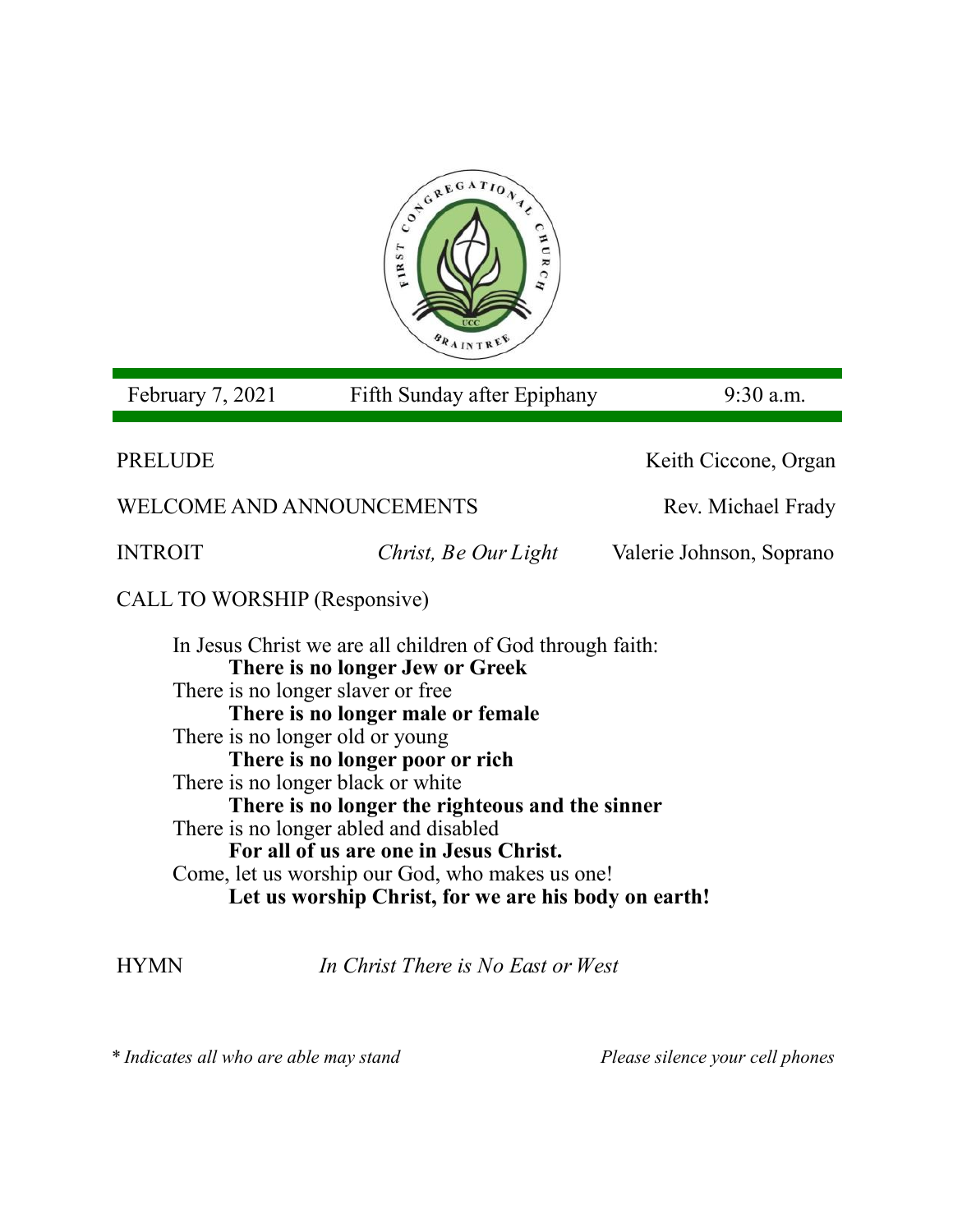### \*PRAYER OF INVOCATION (Unison)

**Gracious God, as Jesus spent time with you in prayer, we come before you in prayer this day. Renew our spirits, that we might tell your story with passion and purpose. Fill us with a hope that transcends worldly values. Fill us with a love that knows no bounds. Fill us with a compassion that leads to love and service. May our lips proclaim words of praise, as we share your good news with others. Guide, empower, and encourage us with your Spirit, as we seek to minister to the world. In the name of Christ, we pray. Amen.**

### \*GLORIA PATRI

*Glory be to the Father, and to the Son, and to the Holy Ghost. As it was in the beginning, is now and ever shall be. World without end. Amen. Amen.* 

| CDINION           | $\mathcal{L}$ There is Almere I in $\mathcal{L}$ | $D_{\text{max}} M_{\text{max}}^{\prime}$ 1. $\pm 1$ $D_{\text{max}}$ 1. |
|-------------------|--------------------------------------------------|-------------------------------------------------------------------------|
|                   | 1 John 2: $7-10$                                 |                                                                         |
| SCRIPTURE READING | Isaiah $41:28-31$                                | Diane Francis                                                           |

SERMON **"There is Always Light"** Rev. Michael Frady

MUSIC RESPONSE

PASTORAL PRAYER Pastor Suzy Aja Burba

#### LORD'S PRAYER

**Our Father, who art in heaven, hallowed be Thy name. Thy kingdom come, Thy will be done on earth as it is in heaven. Give us this day our daily bread, and forgive us our debts, as we forgive our debtors. And lead us not into temptation, but deliver us from evil. For Thine is the kingdom and the power and the glory for ever. Amen.**

### INVITATION TO THE OFFERING

#### **OFFERTORY**

#### \*DOXOLOGY

*Praise God, from whom all blessings flow. Praise Him, all creatures, here, below. Praise Him, above, ye heav'nly hosts. Praise Father, Son and Holy Ghost. Amen*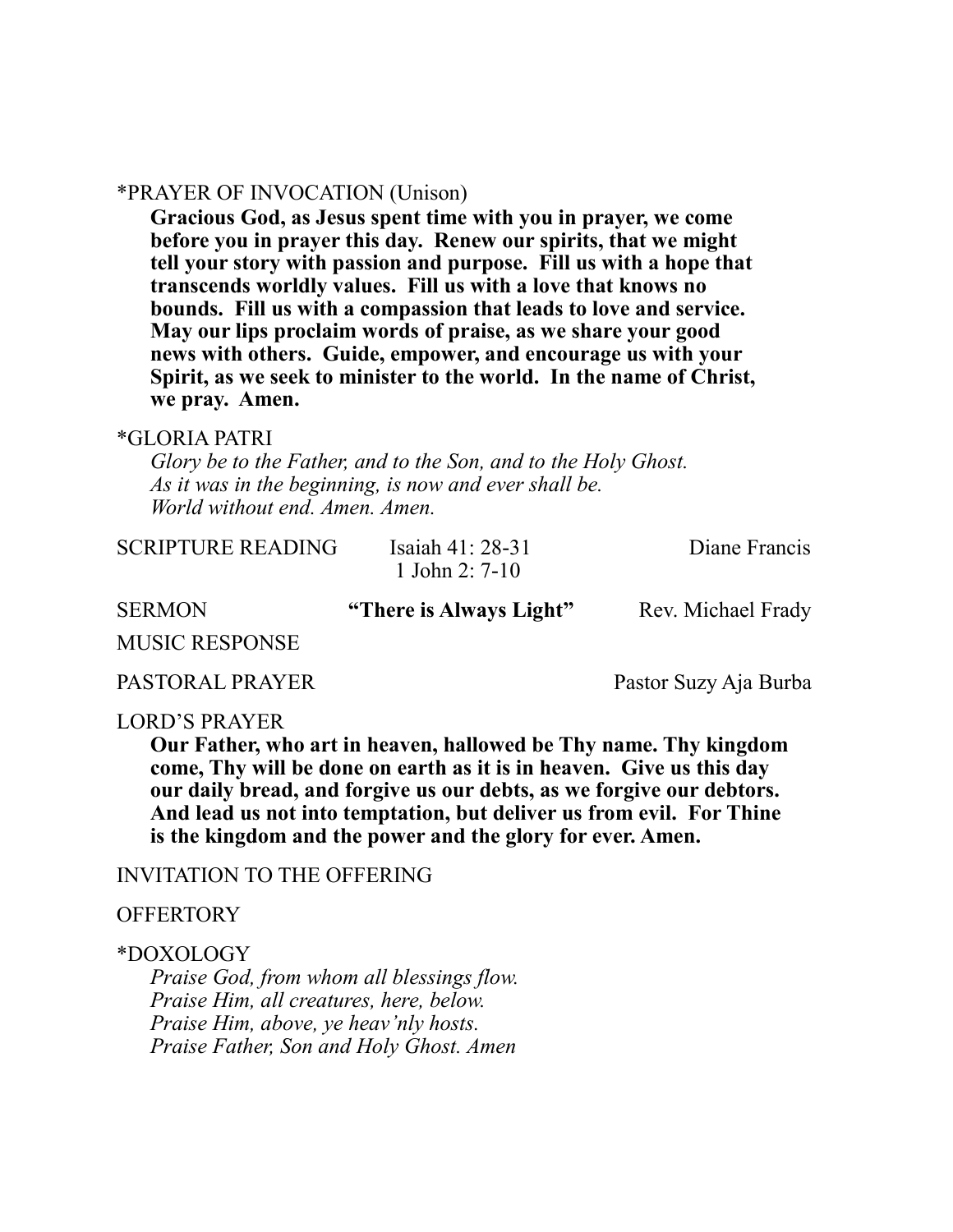# **\*PRAYER OF DEDICATION**

God of light and promise, we bring our gifts to further your work in a dark world. May they bring your light to those overwhelmed by darkness, pain, and loneliness. Bless these offerings, we pray in Christ's name. Amen.

## THE LORD'S SUPPER

Communion Hymn *One Bread, One Body* 

Invitation

### **Prayer of Confession**

**Creator God, you created the earth, whole and round; you created us to be whole people. But we have become fragmented, cracked and broken. We have been broken by false promises, lost relationships, shattered trusts. We have become cracked with the experience of systemic sin; prejudice, oppression and fear. We have become fragmented, building up walls instead of lending hands. Forgive us when we have done the breaking, heal us where we have been hurt. Let your light shine through our cracks and scars so that we might bring light to the world, showing that in you we are made whole. In you we find healing. In you we find renewed life. Restore us now, we humbly pray. Amen.**

Assurance of Grace

**Consecration** 

Words of Institution

Sharing the Bread and Cup

Prayer of Thanksgiving

\*HYMN *How Can I Keep From Singing*

**BENEDICTION** 

**POSTLUDE**